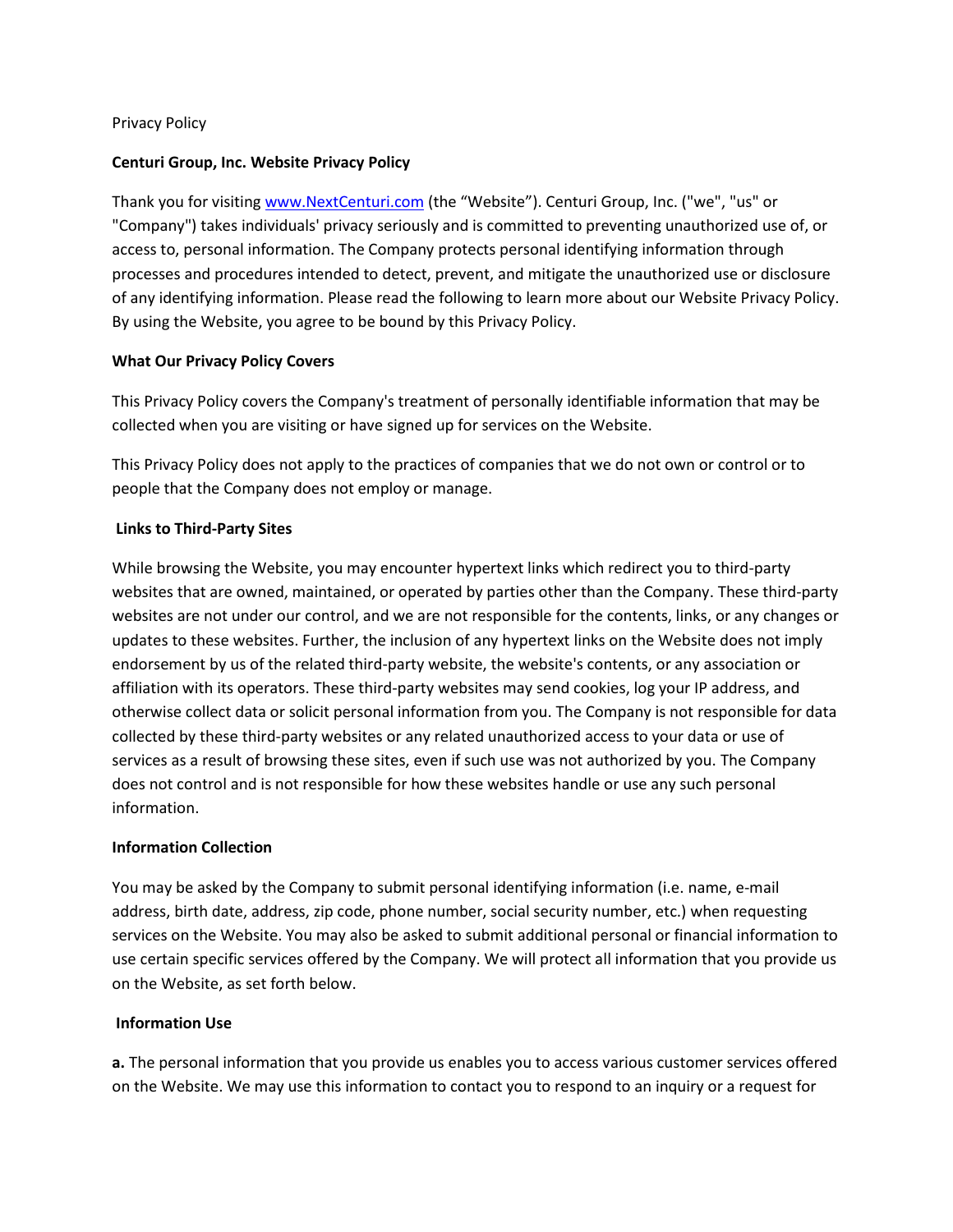services that you send to the Company. If you choose to communicate with the Company by e-mail, then e-mail from the Company to you will be considered to be sent with your consent and will be accessible to anyone who has access to your e-mail.

**b**. In order to provide you with services offered on the Website, or to complete transactions or requests initiated by you on the Website, we may transfer you to websites operated by third parties that help us provide services to you. In such cases, we will have agreements with those parties under which they will agree to maintain confidentiality of your personal information and to use it only for the purpose of helping us serve you.

**c.** The Company will not collect or sell your information for commercial purposes with third parties or provide your personal information to third parties for the purpose of telemarketing, e-mail, or direct mail solicitation.

**d.** Other than as set forth herein, the Company will not disclose your personal information to third parties without your written consent (which consent may be obtained electronically, such as by e-mail) unless we reasonably believe that the disclosure is essential to the conduct of the Company's business, including but not limited to:

- Compliance with the law, legal process, or our regulators
- Collection of unpaid bills
- Enabling the Company's employees or consultants to provide service to you and to otherwise perform their duties
- Resolving customer disputes or inquiries
- Obtaining and providing credit reporting information

# **Cookies**

Cookies are small text files placed on your computer's hard drive by web page servers. When you visit the Website, we may utilize "session" cookies, which allow us to verify when you travel from page to page within our online service applications. Data on Website usage that we collect using cookies is not tied to your personal information and is only used in aggregate form.

# **Traffic Data**

In order to improve the usefulness of the Website for our visitors, we automatically collect and maintain statistical information from the Website's data logs that concern network traffic flow and volume ("Traffic Data"). This Traffic Data consists of:

- Name of the domain, or URL, from which the visitor accesses the Internet;
- Internet Protocol ("IP") address;